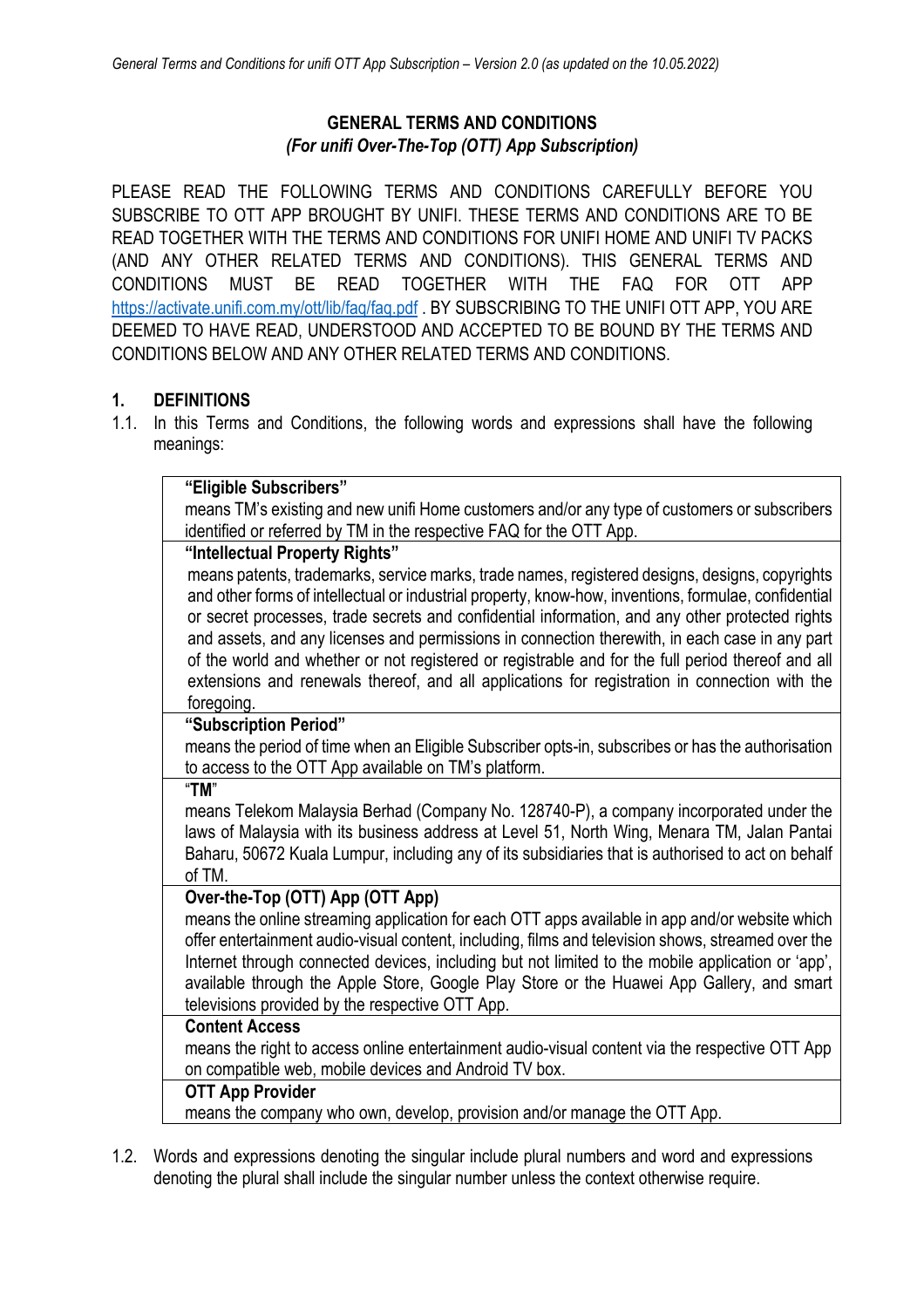- 1.3. Word denoting natural persons include bodies corporate, partnerships, sole proprietorship, joint ventures and trusts.
- 1.4. The expression "him" or any other expressions appear herein shall be deemed to include the masculine, feminine, plural thereof where the context so admits.

## **2. UNIFI – OTT APP SUBSCRIPTION (OTT App)**

- (i) The OTT App subscription available under TM platform is a content access i.e. online streaming application offered by TM to all its Eligible Subscribers.
- (ii) Eligible Subscribers may subscribe to the available OTT App available under TM platform, and subject to the terms of their applicable subscription. Eligible Subscribers may opt to view the OTT App via unifi Plus Box or download or watch the OTT content from the app itself.
- (iii) As Eligible Subscribers, you will be offered access to the subscription service provided by the respective OTT App to its subscribers to access to the OTT App for online entertainment audio-visual content, including dramas, variety shows, animations, kid's programmes, movies, documentaries and news, streamed over the Internet during the Subscription Period through connected devices, including but not limited to the mobile application or 'app', available through the Apple Store, Google Play Store or the Huawei App Gallery, respectively, subject always to the Terms and Conditions herein.

### **3. ELIGIBILITY**

- (i) Without prejudice to any specific terms under FAQ of the OTT App, all of TM's existing and new unifi Home customers who currently subscribe to unifi TV are eligible to opt-in or subscribe to the OTT App as an additional subscription with their package.
- (ii) Eligible Subscribers shall enjoy the Content Access provided by the OTT App concurrently on multiple devices. The number of accessible devices is based on your subscription for OTT App, subject to the terms and conditions of respective OTT App.

#### **4. SUBSCRIPTION PERIOD**

- (i) Your Subscription Period will commence when you opt-in, subscribe, or has the authorisation to access to the OTT App available on TM's platform.
- (ii) As Eligible Subscriber, you must ensure that your unifi is in active status with no suspension or termination of service for any breach of any of TM's terms and conditions including failure to make prompt payment for the service, failing which, your Content Access will automatically be deactivated.

## **5. SUBSCRIPTION FEE**

(i) Monthly Subscription Fee shall be at the applicable rate as indicated in the FAQ for OTT App https://activate.unifi.com.my/ott/lib/faq/faq.pdf or at such rates as may be published or prescribed and informed or made available for viewing by TM from time to time at unifi TV's website https://www.unifi.com.my/tv .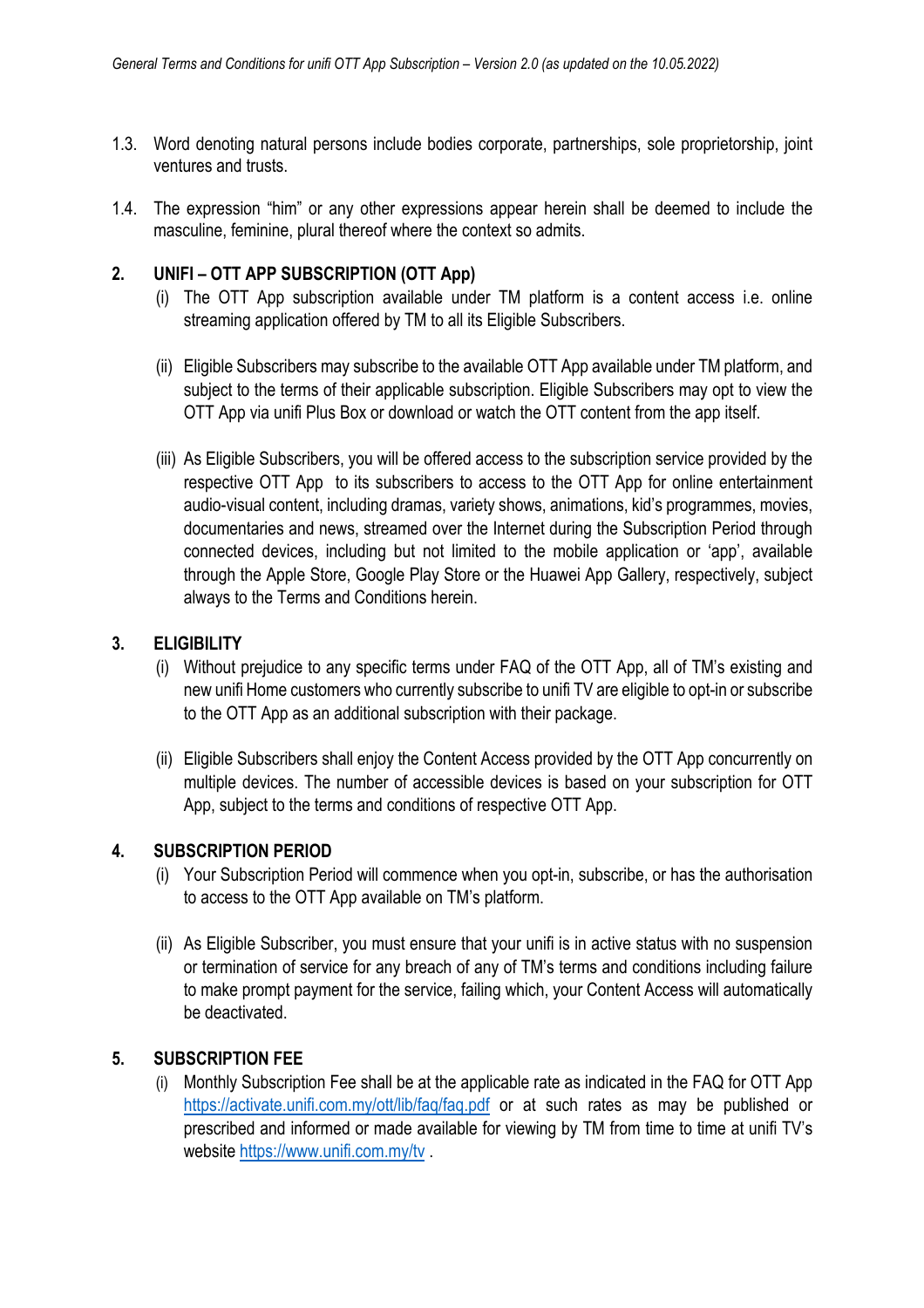- (ii) The Subscription Fee will be automatically billed and reflected in your monthly unifi bill.
- (iii) The monthly Subscription Fee for the OTT App is subject to SST and Service Tax on Digital Services (STOD) (if applicable).

# **6. PRE-REGISTRATION AND ACTIVATION OF OTT APP**

- (i) In order to enjoy the Content Access available for the OTT App, Eligible Subscriber with unifi TV Pack subscription may pre-register and/or activate the OTT App in accordance with the following steps:
	- (a) Visit the activation page at https://activate.unifi.com.my to pre-register or, activate the streaming OTT App of your choice, as available in the microsite;
	- (b) Verify/Key-in your unifi ID and verify contact number. Select one (1) OTT App of your choice;
	- (c) You will receive an SMS with the OTP to your registered phone number with unifi. Key-in and select "Confirm";
	- (d) Upon successful activation on the microsite, you may enjoy the streaming OTT App on unifi Plus Box or the app.
	- (e) In the event the OTT App is only available for pre-registration, You will be informed via SMS and/or email of your successful pre-registration, and other details on ability for the access to the OTT App by You.
- (ii) If the Eligible Subscriber is currently not subscribing to unifi TV Pack, there are two (2) ways to enjoy the OTT App offerings as per below:
	- (a) If you are not subscribing to any of unifi TV Pack, you may subscribe to Ultimate Pack/Varnam Plus Pack/Aneka Plus Pack/Ruby Plus Pack via unifi digital platforms at Live Chat on www.unifi.com.my or myunifi app; or
	- (b) You may subscribe to the individual streaming app on special unifi TV Pack add-on or a la carte basis via https://activate.unifi.com.my.
- (iii) Eligible Subscriber is allowed to activate the OTT App by using one (1) unifi account only.
- (iv) Eligible Subscribers may also visit unifi TV website at https://www.unifi.com.my/tv for instructions on how to activate and enjoy the Content Access upon subscription to the OTT App.

# **7. YOUR REPRESENTATION AND WARRANTIES**

- (i) By subscribing to the OTT App via unifi, you shall be deemed to have unconditionally accepted all the Terms and Conditions herein.
- (ii) You further agree to be bound by this Terms and Conditions and any of TM's decision with regard to this offering and your subscription to any of TM's products and services shall be final and no correspondences on the dissatisfaction of such terms and conditions will be entertained.
- (iii) You hereby agree and acknowledge that by provision of the Content Access during the Subscription Period to you, you shall be bound by the applicable terms and conditions set out by the respective OTT App for the same, available for viewing at the respective OTT App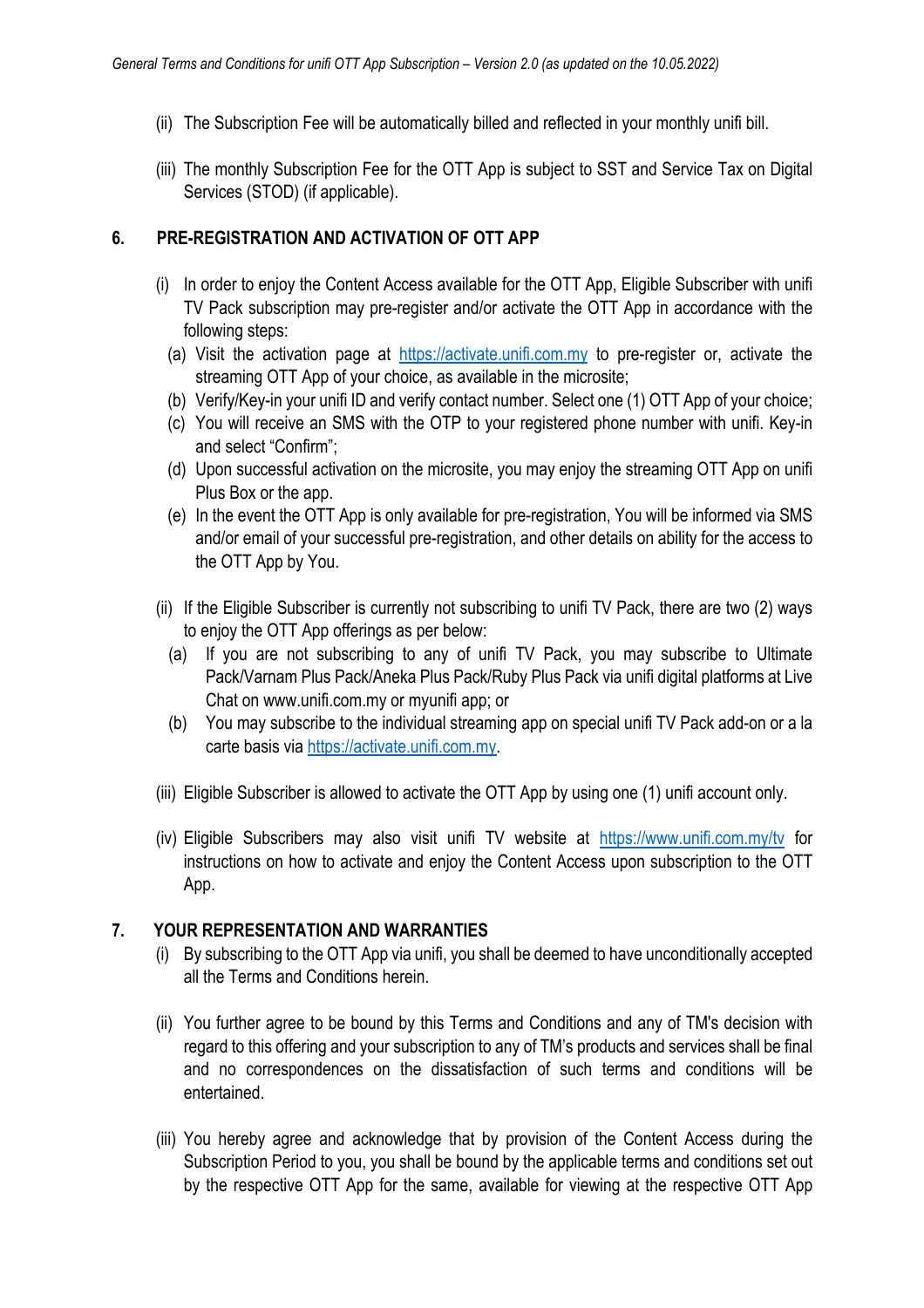website ("**OTT App Terms and Conditions**"). In terms of any inconsistencies between these Terms and Conditions and OTT App Terms and Conditions in regards to the provisions related to the Content Access, the OTT App Terms and Conditions shall prevail to the extent of any inconsistency.

- (iv) You also agree to co-operate and comply with all reasonable requests by TM in connection with your subscription to the OTT App and consents to receiving promotional, marketing, and other publicity information from TM from time to time.
- (v) You understand that your subscription to the OTT App is not transferable, exchangeable and for resale. No cash alternatives will be offered in lieu of this offering.
- (vi) Upon activation of the Subscription Period, you hereby agree to be the OTT App subscriber.

### **8. YOUR OBLIGATIONS**

- (i) Eligible Subscribers shall be liable for and shall promptly pay to TM, within the time period specified in TM's bill for the subscription of the OTT App and enjoyment of Content Access, all charges, fees, rentals, costs or other amounts whatsoever as shown in TM's bill, notwithstanding that the Subscriber may dispute the same for any reason(s) whatsoever.
- (ii) Eligible Subscribers hereby acknowledge and understand that the OTT App is provided by the respective App and thus, TM has no control and has expressly disclaim any liability of responsibility whatsoever for the content of any information transmitted or received by the Eligible Subscriber while using the OTT App. By streaming the content through the OTT App, Eligible Subscribers may encounter content that may be offensive, explicit, indecent, inappropriate language, obscene, violent and/or objectionable. Eligible Subscribers hereby agree to use the OTT App at their own risk and are entirely responsible in assessing the content of the OTT App, including providing any parental guidance (if applicable). Eligible Subscribers understand that the genres, categories, descriptions and/or types of the content in the OTT App are provided for convenience and TM do not guarantee the safety and accuracy of such content.
- (iii) You may contact TM at Live Chat on www.unifi.com.my or myunifi app for any support and assistance with regard to your Content Access.

## **9. RIGHTS**

- (i) TM reserves the right to vary, modify, cancel, terminate or suspend the OTT App offerings or any part thereof with or without any prior notice and for any reason whatsoever.
- (ii) For the avoidance of doubt, the alteration, modification, cancellation, termination or suspension by TM and/or OTT App d on the OTT App offering or any part thereof shall not entitle the Eligible Subscriber to any claim and/or compensation against TM (in cash or in kind) for any and all loss or damage suffered or incurred by the Eligible Subscriber as a direct or indirect result of the act of alteration, modification, cancellation, termination or suspension of the OTT App offering.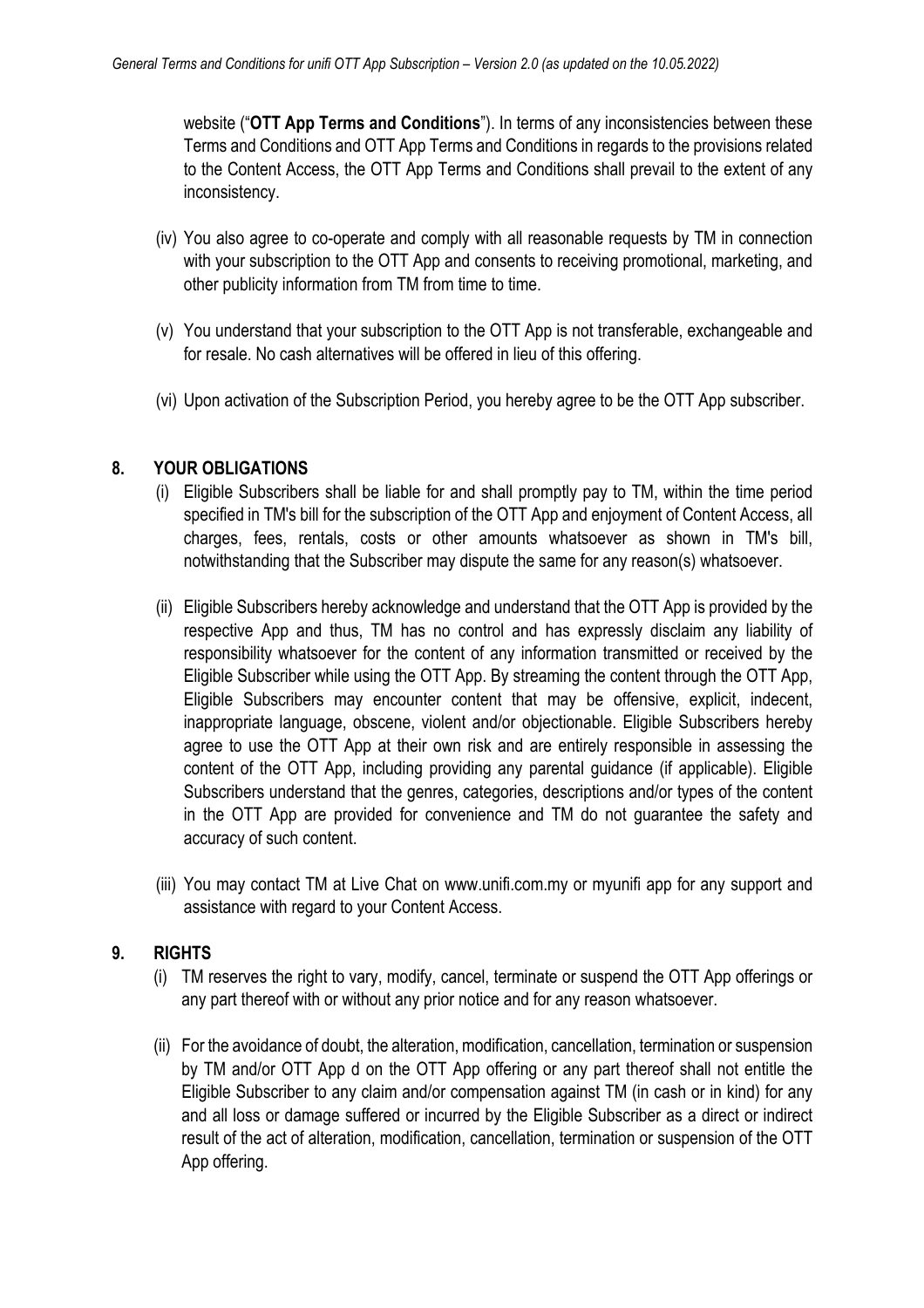(iii) TM reserves the sole and absolute right to reject application by any ineligible unifi subscriber that is deemed ineligible to subscribe to the OTT App and enjoy the Content Access.

## **10. SUSPENSION OR TERMINATION**

- (i) Any suspension of your unifi service will result in the suspension of your Content Access. Reactivation of your Content Access will only be done upon the reconnection of your unifi service.
- (ii) No replacement of your Subscription Period will be given for the period where your unifi service was being suspended.
- (iii) In the event of a termination of your unifi service, your Content Access will also be automatically terminated.
- (iv) Notwithstanding the above, in the event that you commit a breach or potential breach of any terms herein, TM reserves the right to take necessary action including but not limited to termination or suspension of your Content Access without compensation of any kind to you.
- (v) TM shall take all reasonable effort to notify all Eligible Subscribers of any breach or potential breach prior to such termination or suspension.

## **11. CANCELLATION, SUSPENSION OR DELAY**

TM reserve the right to cancel, modify, suspend or delay the subscription to the OTT App in the event of any unforeseen circumstances beyond their reasonable control. For the avoidance of doubt, any cancellation, modification, suspension or delay by TM shall not entitle Eligible Subscribers to any claim or compensation against TM for any and all loss or damage suffered or incurred by the Eligible Subscriber as a direct or indirect result of the said act(s).

## **12. DISCLAIMER**

- (i) You acknowledge that no guarantees nor any warranties whatsoever are being provided that the content in the OTT App or any information or data accessed by you will not contain the following:
	- (a) any elements that is contrary to law including but not limited to elements which promotes or encourages, theft, fraud, drug-trafficking, money-laundering or terrorism; or
	- (b) incites violence, sadism, cruelty or racial or religious hatred; or
	- (c) contains blatant bigotry; or
	- (d) promotes, encourages and/or facilitates prostitution, paedophilia and any unnatural acts of a carnal nature; or
	- (e) contains nudity or is pornographic or excessively obscene, indecent, abusive, offensive or menacing; or
	- (f) contains any element which may be and/or deemed offensive, obscene, upsetting, seditious or defamatory to the subscriber. You shall exercise discretion while viewing to the same at all times and TM shall not be held responsible and hereby disclaims any and all liabilities whatsoever with regard to any information or content accessed.
- (ii) No warranties are being provided that your Content Access, (a) will not be interrupted or errorfree; or (b) will prevent unauthorised access by third parties. TM does not authorize anyone to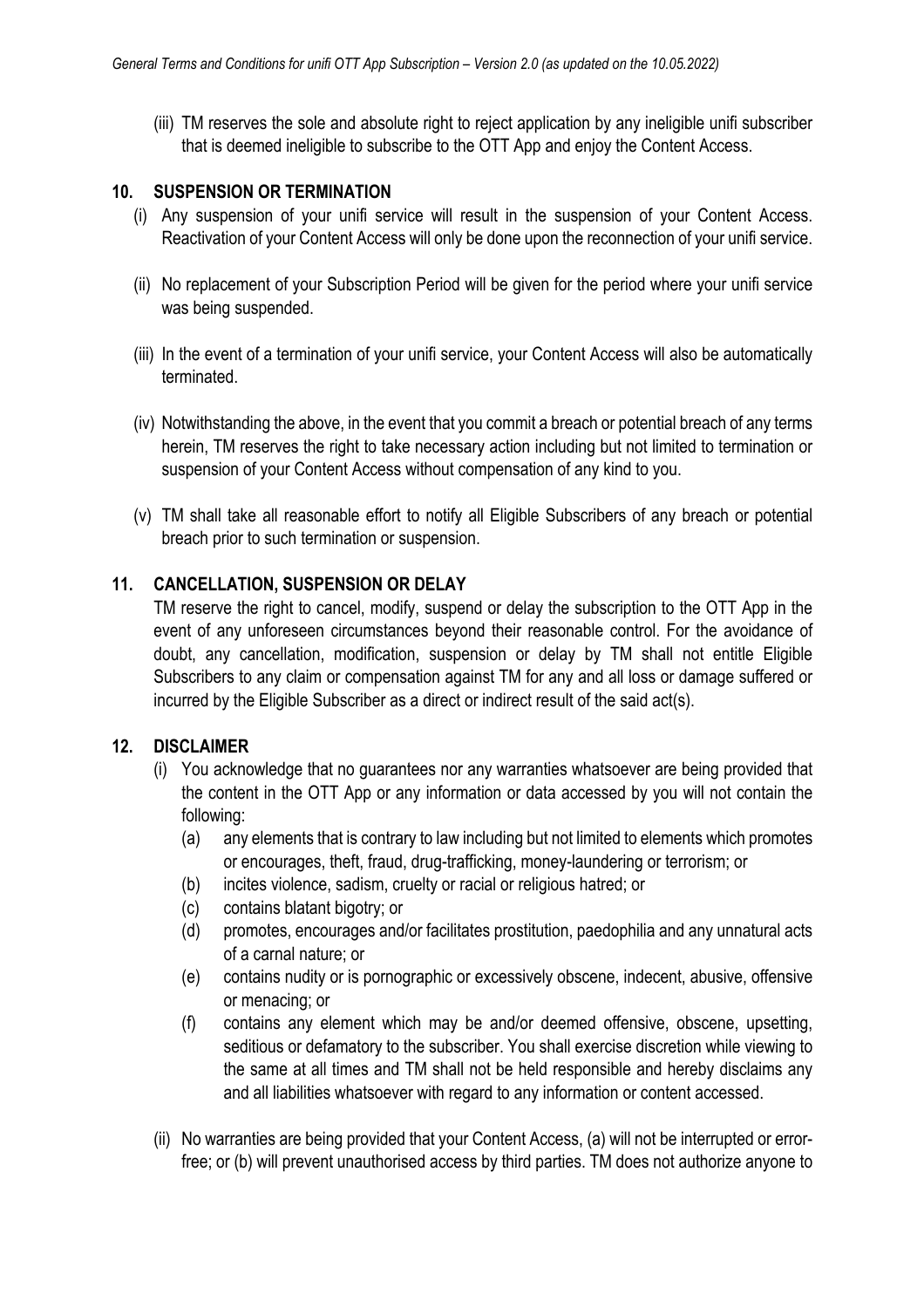make a warranty of any kind on its behalf and you should not rely on anyone making such statements.

- (iii) No warranties whatsoever are being provided that any and all programs in the OTT App will be broadcasted to Eligible Subscribers at all times.
- (iv) By subscribing and using the OTT App, Eligible Subscribers agree to assume all the risks relating to the defects, error, loss, malfunction, shortage, delay or discrepancy in, or destruction of the equipment or accessories which is offered personally or directly by the OTT App and its affiliates to the Eligible Customer and that TM will not be held liable for any promotions, discount and/or voucher for any usage, content, equipment and/or accessories which is offered by the OTT App to the Eligible Customer.
- (v) Notwithstanding anything in contrary to this Clause 11 of this terms and conditions herein, TM shall not be held responsible or liable for any damage and/or destruction to the Eligible Subscribers' devices (including but not limited to television, mobile phones, tablet, computers, laptops and etc) due to the usage of the OTT App and the activation of the voucher, promo and/or discounts offered by the OTT App. For any issues in relation to such situation, Eligible Subscribers shall escalate and liaise directly with the OTT App as per the contact details prescribed in the FAQ.
- (vi) You understand and agree that the Content Access on "AS IS" basis without warranty of any kind, either express or implied, including but not limited to the implied warranties of merchantability and fitness for a particular purpose. In no event TM will be liable to you for any direct, indirect, consequential or special damages whatsoever suffered by you or any other party relating in any way to the use of your Content Access or pursuant to any activities contemplated under these Terms and Conditions.

## **13. INDEMNITY**

- (i) Notwithstanding anything to the contrary, you will defend, indemnify and hold TM save and harmless from any and all claims, suits, actions, demands, costs, settlements, losses, damages, expenses and all other liabilities including reasonable attorney's fees (collectively "**the Claims**"), arising out of or resulting from its breach of this Terms and Conditions or the intentionally wrongful or negligent acts or omissions on your part, in the performance of or failure to perform your obligations under this Terms and Conditions or in relation to your use of the Content Access during the Subscription Period.
- (ii) You will be responsible for and shall accordingly fully indemnify TM in respect of any breach or threatened breach of any Intellectual Property Rights by any of its representatives, and undertake to take any and all such action as TM reasonably deem fit and necessary to prevent any threatened breach, or contain the effects of any breach or suspected breach, at your costs.

#### **14. EXCLUSION OF LIABILITY**

By subscribing to the OTT App, you (or if you are the Eligible Subscriber's parent/legal guardian if entrant is a minor below 18 years of age) agree that TM, and its employees, officers, directors, shareholders, agents, representatives, parent companies, affiliates, subsidiaries, licensees,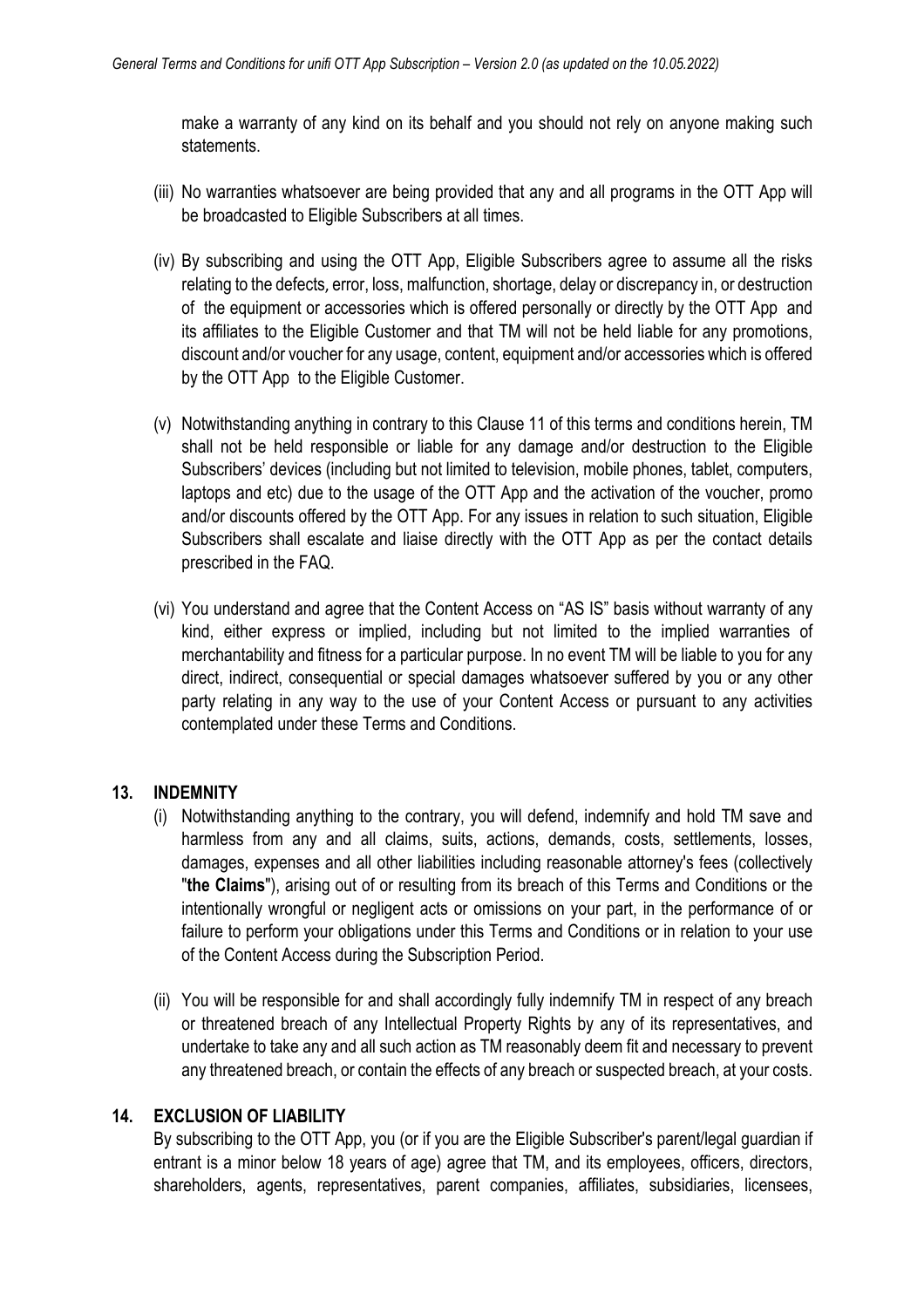advertising, promotion, fulfilment agencies and legal advisors shall not be liable in any way for any losses or damages, rights, claims and/or actions of any kind (including but not limited to loss of income, profits or goodwill, direct or indirect, incidental, consequential, exemplary, punitive, general damages and/or special damages of any party including third parties) howsoever arising whether in contract, tort, or otherwise including without limitation, personal injury, death, and property damage, and claims based on publicity rights, defamation, or invasion of privacy, in connection with the OTT App even if TM have been advised of the possibility of such damages in advance, and all such damages are expressly excluded.

### **15. AMENDMENTS AND VARIATIONS**

TM reserves the rights to change, amend, delete or add on to these Terms and Conditions at any time without prior written notice and you hereby agree to be bound by such amendment(s).

### **16. EXTENSION TO THE UNIFI HOME TERMS AND CONDITIONS**

- (i) These Terms and Conditions are in addition to the General Terms and Conditions for unifi Home and your current terms and conditions of unifi TV subscription available for viewing at www.tm.com.my. In the event of inconsistencies between any of the provision of the General Terms and Conditions and these Terms and Conditions, the General Terms and Conditions shall prevail to the extent of any inconsistency.
- (ii) For further information on the offerings and package details for the OTT App, Eligible Subscriber may refer to the FAQ for OTT App https://activate.unifi.com.my/ott/lib/faq/faq.pdf.
- (iii) By subscribing to the OTT App, Eligible Subscriber is hereby agreeing to accept and be bound by each OTT App terms and conditions, terms of use and the applicable privacy policy or notice.

#### **17. FORCE MAJEURE**

TM shall not liable in any way for delay, failure in performance, loss or damage due to any of the following force majeure conditions: fire, strike, embargo, explosion, power blackout, earthquake, flood, war, labour disputes, civil or military authority, pandemic, epidemic, sabotages, acts of God or the public enemy, inability to secure raw materials, acts or omissions of other carriers or suppliers, or other causes beyond its reasonable control, whether or not similar to the foregoing.

#### **18. GOVERNING LAW AND JURISDICTION**

This Terms and Conditions are governed by the laws of Malaysia and any dispute arising out of or in connection thereof shall be subject to the exclusive jurisdiction of Malaysia courts.

#### **19. NOTICE OR DELAY**

All notices, demands, requests, or other communications which may be or are required to be given, served, or sent by any party to the other party pursuant to this Terms and Conditions shall be in writing and mailed by first-class, registered or certified mail, return receipt requested, postage prepaid, or transmitted by hand delivery or by courier, facsimile or email. Notice shall be deemed to have been given in the case of posting, the day after the registered or certified mail receipt has been acknowledged by the recipient; in the case of facsimile, upon successful completion of transmission; in the case of email upon sending; in the case of hand delivery or courier, the next business day after it has been delivered.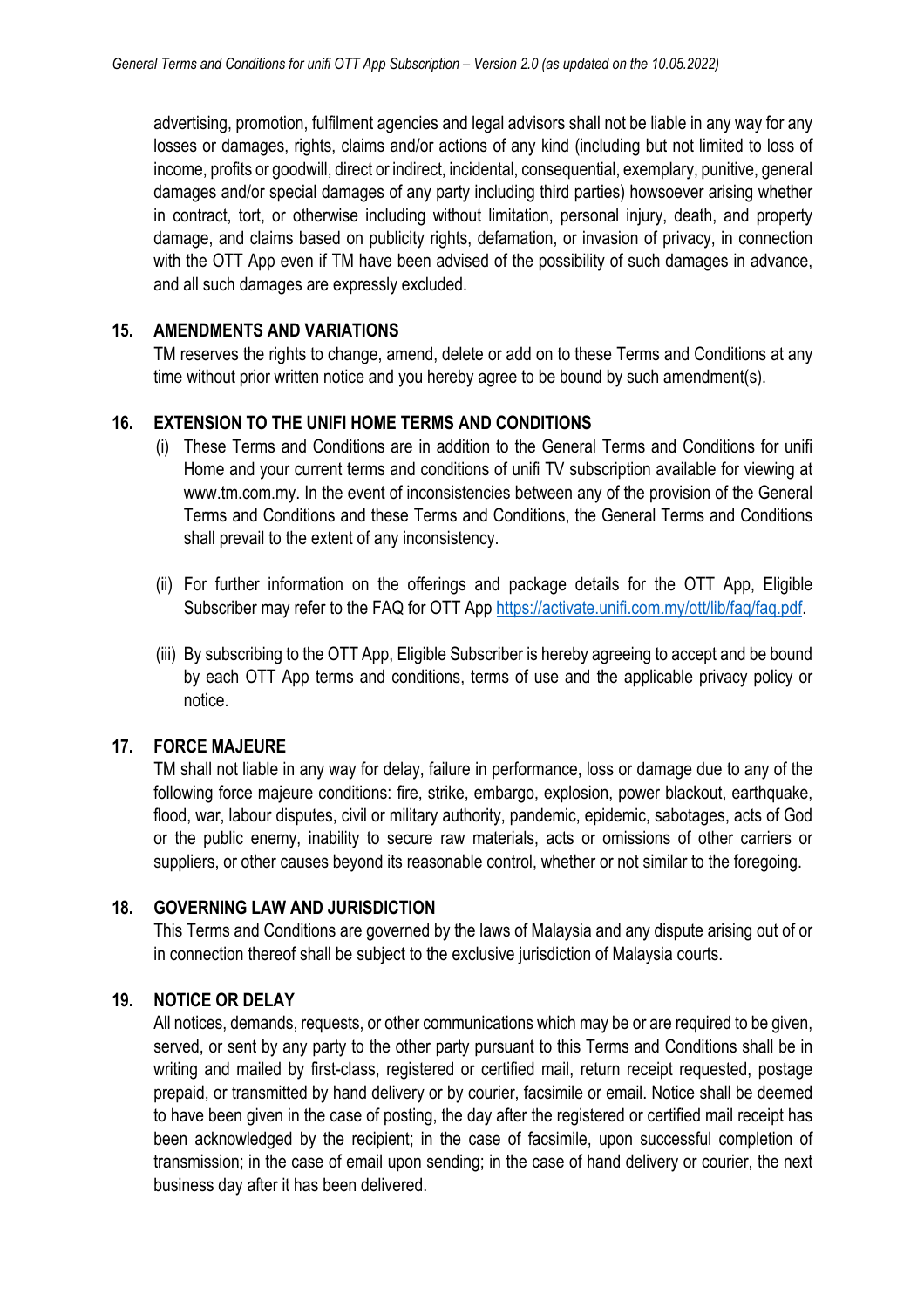### **20. YOUR PERSONAL DATA AND INFORMATION**

- (i) Each Party shall at all times comply with the Personal Data Protection Act 2010, which the relevant clauses are available online at www.tm.com.my.
- (ii) By subscribing and/or activating and/or shall have the access or access to the OTT App and/or to any unifi TV Packs, Eligible Subscriber hereby agree to share their personal data for the purpose of the OTT App subscription and/or activation. Further, Eligible Subscriber hereby consented for TM to share the personal data, to the OTT App Provider and/or its authorised agents or affiliates (if applicable) for purposes relevant and necessary for the provision of the OTT App to the Eligible Subscriber, including but not limited to activation of the OTT App, retargeting reminders to activate the OTT App, direct marketing, and promotional purposes, and shall be subjected to each OTT App terms and conditions and the privacy policy of the OTT App Provider.
- (iii) Eligible Subscriber hereby confirm and consent to the processing of the personal information in accordance with TM Privacy Notice as available on TM's website at https://home.unifi.com.my/sites/default/files/page/assets/pdf/privacynotice.pdf.

## **21. SEVERABILITY**

If any provision herein contained should be found invalid, illegal or unenforceable under any applicable law, the legality and enforceability of the remaining provisions shall not be affected or impaired in any way and such invalid, illegal or unenforceable provision shall be deemed deleted.

#### **22. INDULGENCE AND WAIVER**

- (i) No delay or indulgence by TM in enforcing any terms of this Terms or Conditions or granting of time by TM to the Eligible Subscriber shall prejudice the rights or powers of TM under this Terms and Conditions or at law.
- (ii) Failure by TM to exercise any part or all of its rights under this Terms and Conditions or any partial exercise shall not act as a waiver of such right nor shall any waiver by TM of any breach constitute a continuing waiver in respect of any subsequent or continuing breach.

#### **23. BRIBERY, CORRUPTION, FRAUDULENT ACTS AND INDUCEMENT**

- (i) Eligible Subscribers hereby warrant and undertake to comply with all applicable laws in Malaysia and, to the extent that it is relevant, any other jurisdiction in respect of bribery, corruption and/or fraudulent acts including to comply with TM anti-corruption policies and procedures in the course of performing and/or carrying out their obligations under and/or in connections with this Terms and Conditions.
- (ii) Notwithstanding any provision of this Terms and Conditions, TM shall have the right to terminate this Terms and Conditions with immediate effect by written notice to the Eligible Subscribers if it learns that the Eligible Subscribers has breached any of the terms set out in this clause and/or the Eligible Subscribers is found to have committed bribery, corruption and/or fraudulent acts prohibited under the applicable laws in Malaysia and, if applicable, any other jurisdiction in the course of performing and/or carrying out its obligations under and/or in connection with this Terms and Conditions.